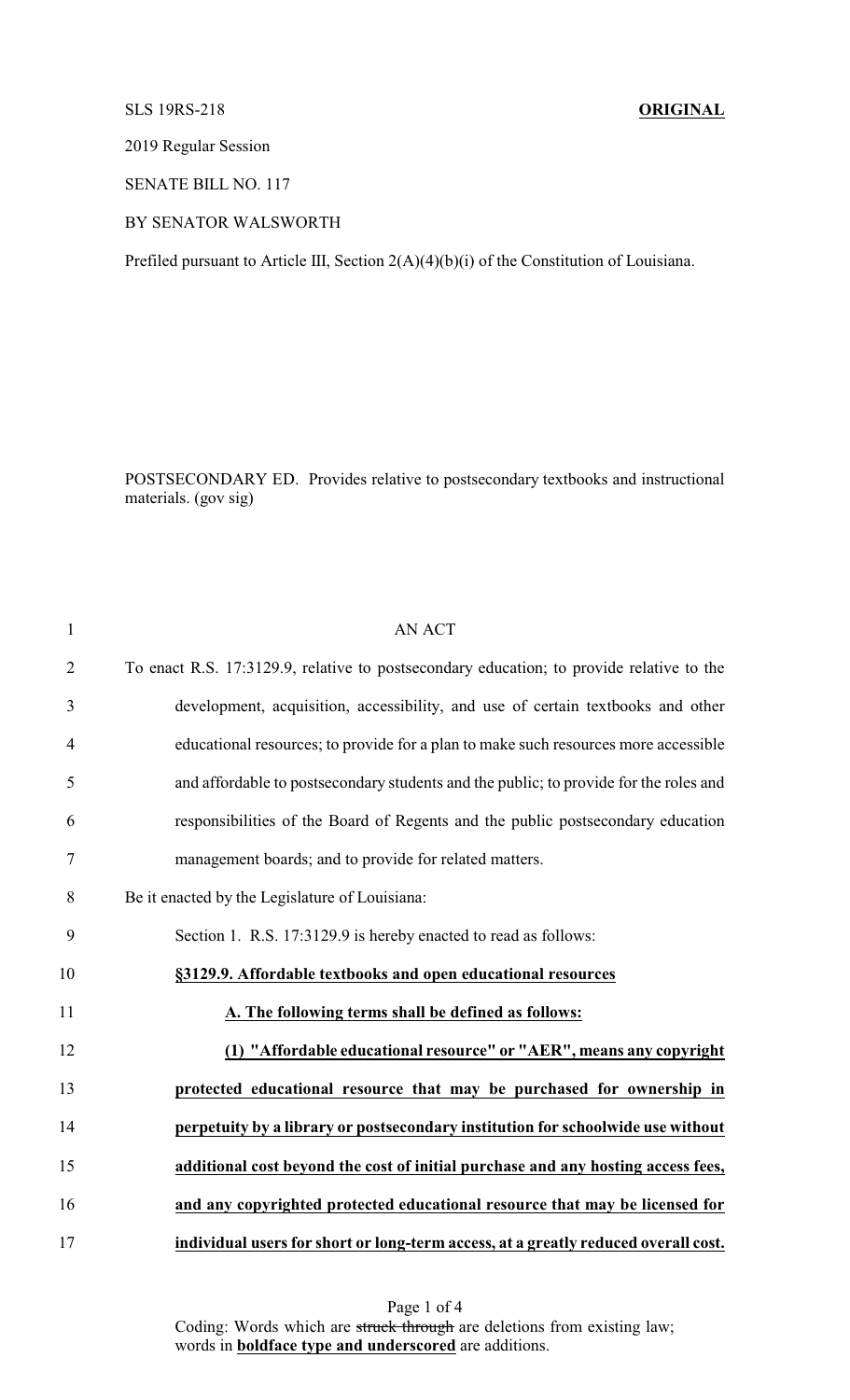| $\mathbf{1}$   | The cost to students should not exceed an amount equal to four times the federal |
|----------------|----------------------------------------------------------------------------------|
| $\overline{2}$ | minimum wage.                                                                    |
| 3              | (2) "Course schedule" means a collection or listing of available classes,        |
| $\overline{4}$ | course sections, or both, published by a postsecondary institution in electronic |
| 5              | or printed form prior to the start of an academic term.                          |
| 6              | (3) "Open educational resource" or "OER" means an educational                    |
| $\tau$         | resource made available on an Internet website or in print to be used by         |
| 8              | students, faculty, and members of the public on an unlimited basis at a minimal  |
| 9              | cost. OER may include full courses, course materials, modules, textbooks,        |
| 10             | streaming videos, tests, software, and other similar teaching, learning, and     |
| 11             | research resources that reside in the public domain or have been released under  |
| 12             | a Creative Commons or other open license that permits the free use and           |
| 13             | repurposing of such resources.                                                   |
| 14             | B.(1) The Board of Regents, through LOUIS: The Louisiana Library                 |
| 15             | Network, in collaboration with the state's public postsecondary education        |
| 16             | institutions shall develop and implement a plan to increase the development,     |
| 17             | acquisition, availability, and accessibility of affordable textbooks and other   |
| 18             | educational resources for postsecondary students. At a minimum, the plan shall   |
| 19             | include:                                                                         |
| 20             | (a) A list of high-impact courses to be prioritized for support for the          |
| 21             | conversion of course materials to AER and OER. The list shall be updated at      |
| 22             | least annually.                                                                  |
| 23             | (b) A sustainable program of competitive grants for postsecondary                |
| 24             | faculty members for the development, conversion, or adoption of AER or OER       |
| 25             | for high-impact courses, utilizing any available funds identified by the board.  |
| 26             | (c) A sustainable digital repository which shall function as a publicly          |
| 27             | accessible database for the collection and storage of OER.                       |
| 28             | (d) Strategies to promote the production, access, and use of AER and             |
| 29             | OER.                                                                             |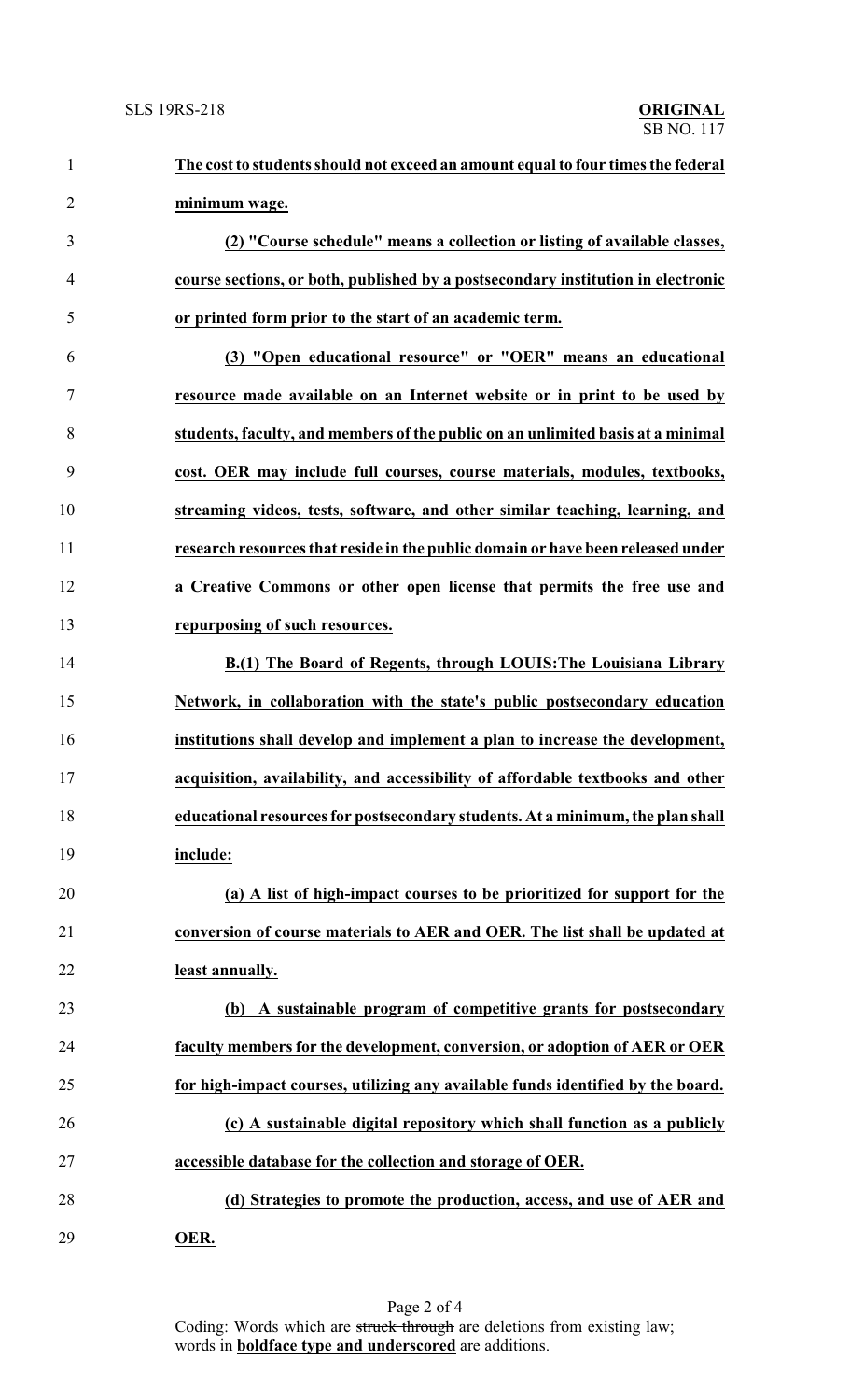| $\mathbf{1}$   | (2) Each postsecondary education management board and institution                             |
|----------------|-----------------------------------------------------------------------------------------------|
| $\overline{2}$ | shall fully cooperate with the Board of Regents in implementing the plan and                  |
| 3              | shall timely provide any information, data, and assistance requested by the                   |
| 4              | board.                                                                                        |
| 5              | C. Beginning with the 2020 academic year, each public postsecondary                           |
| 6              | education institution shall:                                                                  |
| $\tau$         | (1) Use a conspicuous symbol, logo, or other distinguishing feature to                        |
| 8              | highlight each course included in its course schedule that exclusively utilizes               |
| 9              | AER or OER course materials available at low cost or no cost and ensure that                  |
| 10             | these course materials comply with the federal Americans with Disabilities Act                |
| 11             | of 1990 (U.S.C.Sec. 12101 et seq.) and the federal Copyright Act of 1976 (Public              |
| 12             | law 94-533).                                                                                  |
| 13             | (2) Clearly communicate to students how to access AER and OER course                          |
| 14             | materials available at no cost or low cost.                                                   |
| 15             | (3) Provide summary data as requested by the commissioner of higher                           |
| 16             | education regarding courses that exclusively utilize AER and OER course                       |
| 17             | materials that are available at no cost or low cost.                                          |
| 18             | (4) Publish the course schedule and textbook list on their website prior                      |
| 19             | to opening course registration, but not later than thirty days prior to the                   |
| 20             | beginning of each academic term, and provide this information to LOUIS: The                   |
| 21             | Louisiana Library Network, individual campus libraries, and other entities or                 |
| 22             | programs as might be specified by the commissioner of higher education.                       |
| 23             | Section 2. This Act shall become effective upon signature by the governor or, if not          |
| 24             | signed by the governor, upon expiration of the time for bills to become law without signature |
| 25             | by the governor, as provided by Article III, Section 18 of the Constitution of Louisiana. If  |
| 26             | vetoed by the governor and subsequently approved by the legislature, this Act shall become    |
| 27             | effective on the day following such approval.                                                 |